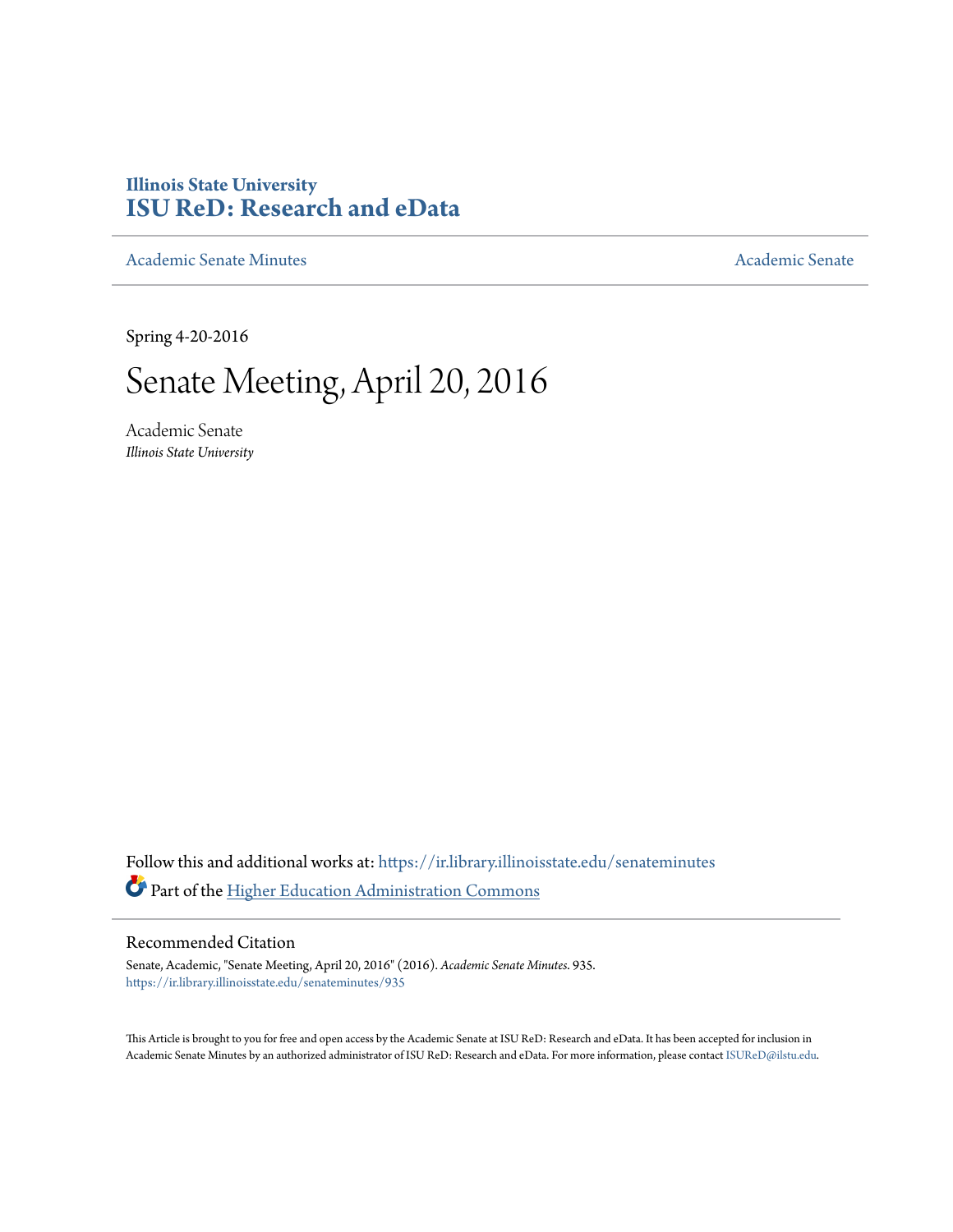#### **Academic Senate Minutes April 20, 2016 (Approved)**

Note: The recording for the meeting failed,

so the record below was reconstructed from notes provided by various Senators.

#### *Call to Order*

Senator Kalter called the meeting to order.

### *Roll Call*

Senator Lonbom called the roll and declared a quorum.

#### *Chairperson's Remarks*

Senator Kalter: Welcome to new students who might be here tonight. Thanks to graduating and non-returning student Senators; and to all non-returning Senators: we had a very busy year this year and you should all pat yourselves on the back for how much we accomplished and the reigning collegiality and good humor in the way we accomplished it all. I really appreciate everyone's dedication and patience.

Senate accomplishments: Textbook Affordability Committee Protection of Minors policy Intellectual Property policy 4 sets of College bylaws Sick leave policy Policy on the Sale and Distribution of Food on Campus AIF oversight ReggieNet/IT shared governance discussions Library Committee expansion Sense of the Senate resolutions on 1) AP credit, 2) Insurance benefits payments to providers, 3) MAP grant and higher education funding Lots of other little policies and policy clean ups

Faculty Caucus: Five-year revisions to ASPT policy: always a major undertaking. Interim revisions to AFEGC policy

#### All:

Weathering the budget storm…or is it a massive low pressure system?

I'm so proud of all of us for all we did.

Congratulations to John Baur, our newly permanent Associate VP for Research and Graduate Studies

Welcome to Levester Johnson; thank you to Brent Paterson for his dedication and service to Student Affairs and the Senate

#### *Student Body President's Remarks*

Ryan Powers reported that student lobby day in Springfield was a great success.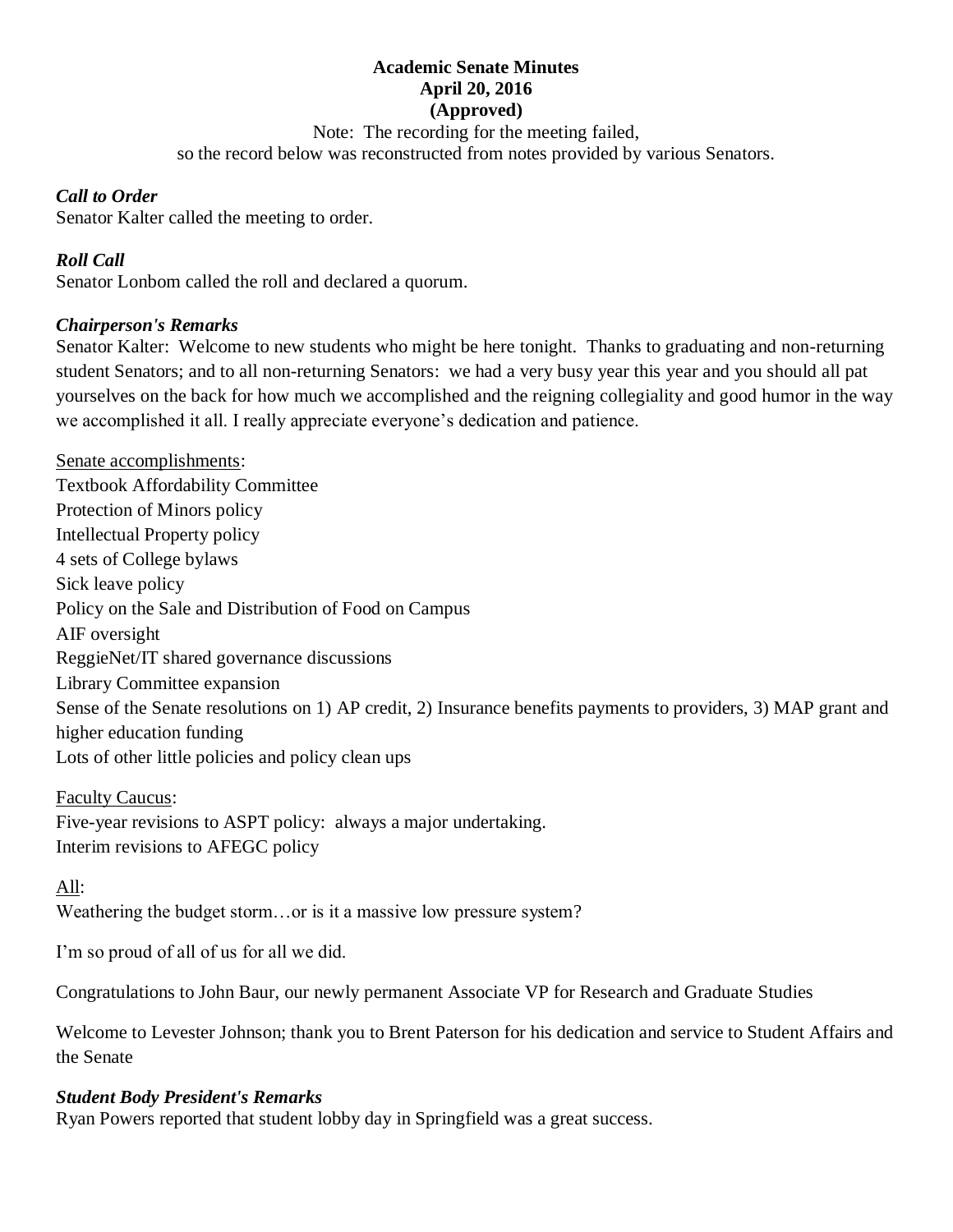#### *Administrators' Remarks*

• President Dietz thanked all senators for their service this year. He thanked students, faculty and staff for attending the higher education rally earlier in the day in front of Schroeder Hall; estimates are 600 attended. He was especially appreciative of the students who spent the day lobbying in Springfield. He mentioned recent meetings he had with House Speaker Mike Madigan and Senate President John Cullerton concerning higher education funding. He is scheduled to meet with Gov. Bruce Rauner on Monday, April 25, also to discuss higher education funding.

President Dietz also commented on several House plans under consideration: one would provide public universities with 1/3 annual funding and funds for one semester of MAP grants, another would give full funding to Chicago State, Eastern IL, Western IL, and NE IL. (see today's Pantagraph article, page 3, for details).

• Provost Krejci reported a 1% increase in enrollment. Provost Krejci also reported the upcoming annual Leadership Initiative's emphasis will be on diversity and inclusion. <http://provost.illinoisstate.edu/professional-development/leadership.shtml>

#### **Congratulations**

Congratulations to all **483** undergraduate and graduate students that participated in the University Research Symposium on April 8<sup>th</sup>.

The *Student Annual* exhibition is on view through May 8 at [University Galleries](http://finearts.illinoisstate.edu/galleries/) in Uptown Normal.

#### Reminders

Leadership Initiative - diversity focus

CTLT new faculty orientation - Monday, August 15th - focus on diversity

#### Success Week –

Best wishes to students and faculty for end of the semester

Dr. Rosenthal sent a message to chairs and directors about Success Week (text is below)

Chairs and Directors, please share this gentle reminder with your faculty. Thank you. –j

As we approach the end of the semester, I want to thank you for your attention to the Senate approved guidelines (as part of University Policy 4.1.5) concerning "Success Week." Here are the key features:

"During Success Week:

Tests that amount to more than 10% of the course grade may not be given and due. Assignments worth more than 10% of the course grade, including - but not limited to - course projects, papers, speeches, graded performances, graded performance and portfolio assessments, etc., may not be due unless they have been early specified on the class syllabus distributed within the first two week of the semester."

The entire Final Examinations Policy is linked [here.](http://policy.illinoisstate.edu/academic/4-1-5.shtml) Best, Jonathan M. Rosenthal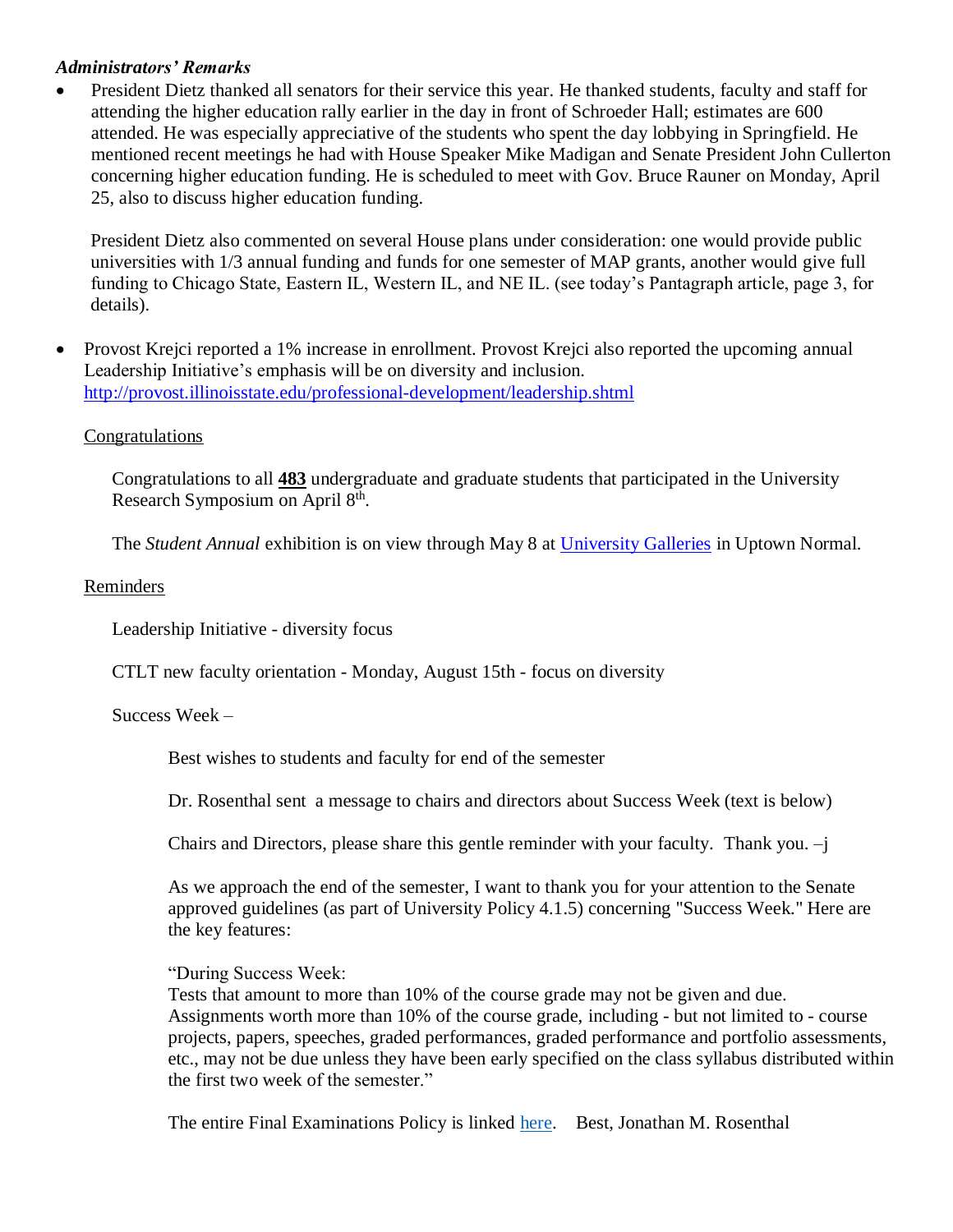#### Enrollment Report as of 04/18/16:

These are the number of students registered for Fall 2016.

"Total students registered as of April 18,  $2016 = 12,550$ , which is a 1% increase over the same time last year.

*(Footnote for Janet: due to the info system implementation this time last year there are some process and timing difference imbedded in the data comparisons that we've evened out as well as possible to give you this high level comparison. We have some further detail data; however, those data have limitations. Let me know if you need any specific data and we'll dig into it.)*

Good news, we are  $\mu$  4.5% (+134) in FTIC housing contracts with 3,083 at this time, as compared to 2,949 at the same time last year.

Preview registration numbers just came in at  $9\%$  up  $(+140)$  compared to the same date last year).

- VP Student Affairs Brent Paterson was not in attendance.
- VP Finance & Planning, Greg Alt reported:
	- 1. Benefit information will soon be coming out for the FY17 benefit choice period that will begin May 1st.
		- a. Because the State is still negotiating premium rates, co-pays and deductibles for FY17, the May period will not contain the new rates. It is anticipated the new FY17 rates will come out around September and potentially contain significant increases.
		- b. It is also anticipated that CMS will roll out their new online enrollment system this fall and begin requiring universities to utilize that system for faculty/staff benefit selections.
	- 2. Remind anyone retiring or supervising someone that is retiring, of the SURS 60-day rule.
		- a. In accordance with IRS guidelines, SURS requires a 60 day break from employment with any SURS covered employer.
		- b. This break from employment, also requires that no return to work agreement be reached prior to an individual's retirement date.
	- 3. Last month, I communicated our plan to refinance \$39M of our outstanding debt in order to save the University over \$7M in payments over the next 15 years.
		- a. Happy to report that we were successful in refinancing that debt at an overall interest rate of 2.99% which is exceptional and speaks to ISU's ongoing stability and strength even with the cloud of the State's budget impasse
		- b. I also mentioned that we were very pleased to have our credit ratings reaffirmed by both Moody's and S&P for this bond issue. Since that time, S&P has put public universities in Illinois on credit watch, which means an additional credit downgrade is very likely within the next 60 days. Again very relieved to report, ISU was not included on that credit watch list which means for the near term at least, we should be able to hold our current credit rating with S&P of A+.
		- c. Why is that important? The primary reason is the higher our credit rating, the less costly it is for us to manage our debt portfolio. But also very important, it is a strong endorsement to our banks, accrediting agencies and the public at large including prospective students, that ISU continues to be financially stable.

Vice President Alt also reported about the costs anticipated when the University implements federally mandated changes to the rules and regulations associated with the Fair Labor Standards Act that will raise the minimum threshold for paid overtime from approximately \$25,000 to \$50,440.